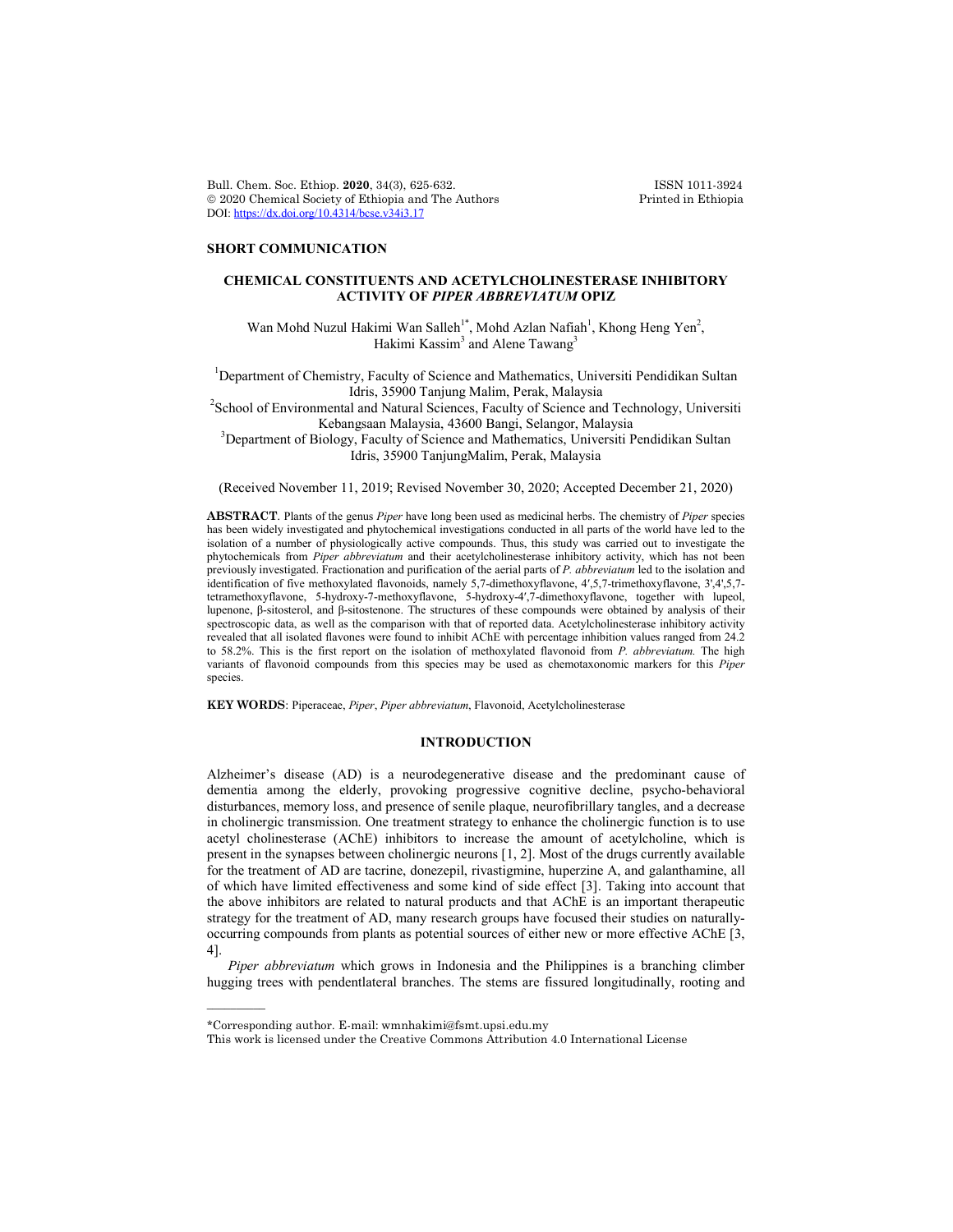articulated. The leaves are simple, spiral and exstipulate. In the Philippines, the leaf is used to treat splenomegaly [5]. We have recently reported the chemical compositions and biological activities of the essential oils from this species [6]. GC and GC-MS analysis of *P. Abbreviatum* essential oil resulted in the identification of 33 chemical components, representing 70.5% of the total oil. The major components were spathulenol (11.2%), (*E*)-nerolidol (8.5%) and βcaryophyllene (7.8%). The essential oils also displayed weak activity towards Gram-positive bacteria with MIC values ranges between  $250-500 \mu g/mL$ . In addition, the anticholinesterase activity of the leaves extract has also been reported. The hexane and EtOAc extract of *P. abbreviatum* showed moderate activity against butyrylcholinesterase enzyme with inhibition of 42.5% and 35.6%, respectively [1]. Meanwhile, phytochemical screening of this species showed the presence of alkaloids, tannins, and terpenoids [7].

In continuation of our search for bioactive compounds from *Piper* species, we have investigated a phytochemical study on the aerial parts of *P. abbreviatum.* To the best of our knowledge, this is the first report on the phytochemical study of this species and their acetyl cholinesterase inhibitory activity*.*

## **EXPERIMENTAL**

*Plant material. Piper abbreviatum* was collected from Borneo (January 2012) and identified by Mohizar Mohamad. The voucher specimen (UiTMKS-01/2012) was deposited at the Natural Products Research & Development Centre (NPRDC), UiTM Sarawak.

*General experimental procedures.* Soxhlet extraction technique was applied to extract the phytochemicals from the dried sample using different polarity solvents (*n*-hexane, ethyl acetate, and methanol). Vacuum liquid chromatography (VLC) was performed on Merck silica gel 60 (230-400 mesh) while column chromatography (CC) on Merck silica gel 60 (70-230 mesh) as the stationary phase. Thin-layer chromatography (TLC) analysis was performed on Merck precoated silica (SiO<sub>2</sub>) gel  $F_{254}$  plates (0.2 mm thickness) to detect and monitor the presence of compounds in the samples. The spots were visualized under UV light at 254 and 365 nm, included with spraying reagent vanillin-sulphuric acid in MeOH followed by heating. Melting points were measured using melting point apparatus equipped with a microscope, Leica Gallen III and were uncorrected. The  ${}^{1}$ H-NMR (400 MHz) and  ${}^{13}$ C-NMR (100 MHz) spectra were recorded on a Bruker Avance 400 Spectrometer. Chemical shifts were reported in ppm and  $CDCl<sub>3</sub>$  as the solvent. The residual solvent was used as an internal standard. The IR spectra were recorded on Perkin Elmer ATR and 1600 spectrophotometer series as KBr disc. Mass spectral data were obtained from Mass Spectrometry Service, National University of Singapore (NUS), Singapore.

*Extraction and isolation.* The dried and powdered whole aerial parts of *P. abbreviatum* (1 kg) were extracted consecutively by Soxhlet extractor with hexane, EtOAc and MeOH. Evaporation of the respective solvents gave hexane (4.2 g), EtOAc (8.5 g) and MeOH (9.5 g) extracts.

The hexane extract was subjected to vacuum liquid chromatography (VLC) on  $SiO<sub>2</sub> 60$ (230–400 mesh) using hexane and CHCl<sub>3</sub> in 5% increasing polarity to give 8 fractions (PAH1– 8). The combined fractions of PAH1-3 were purified by column chromatography on silica gel 70–230 mesh to afford compounds **1** (15 mg) and **2** (20 mg). The combined fractions of PAH4-6 were purified by column chromatography on silica gel 70–230 mesh to afford compounds  $3$  and  $4$ . The crude EtOAc was fractionated by VLC on SiO<sub>2</sub> 70–230 mesh, using hexane and EtOAc in 10% increasing polarity to give 15 fractions (PAE1–15). The combined fractions PAE5-9 were purified and recrystallized from hexane–CHCl<sub>3</sub> (8:2) to yield compounds **5** and **6**. The crude MeOH was fractionated by VLC on SiO<sub>2</sub> 70–230 mesh, using CHCl<sub>3</sub>-MeOH in 10% increasing polarity to give fractions (PAM1–5). The combined fractions PAM2-3 were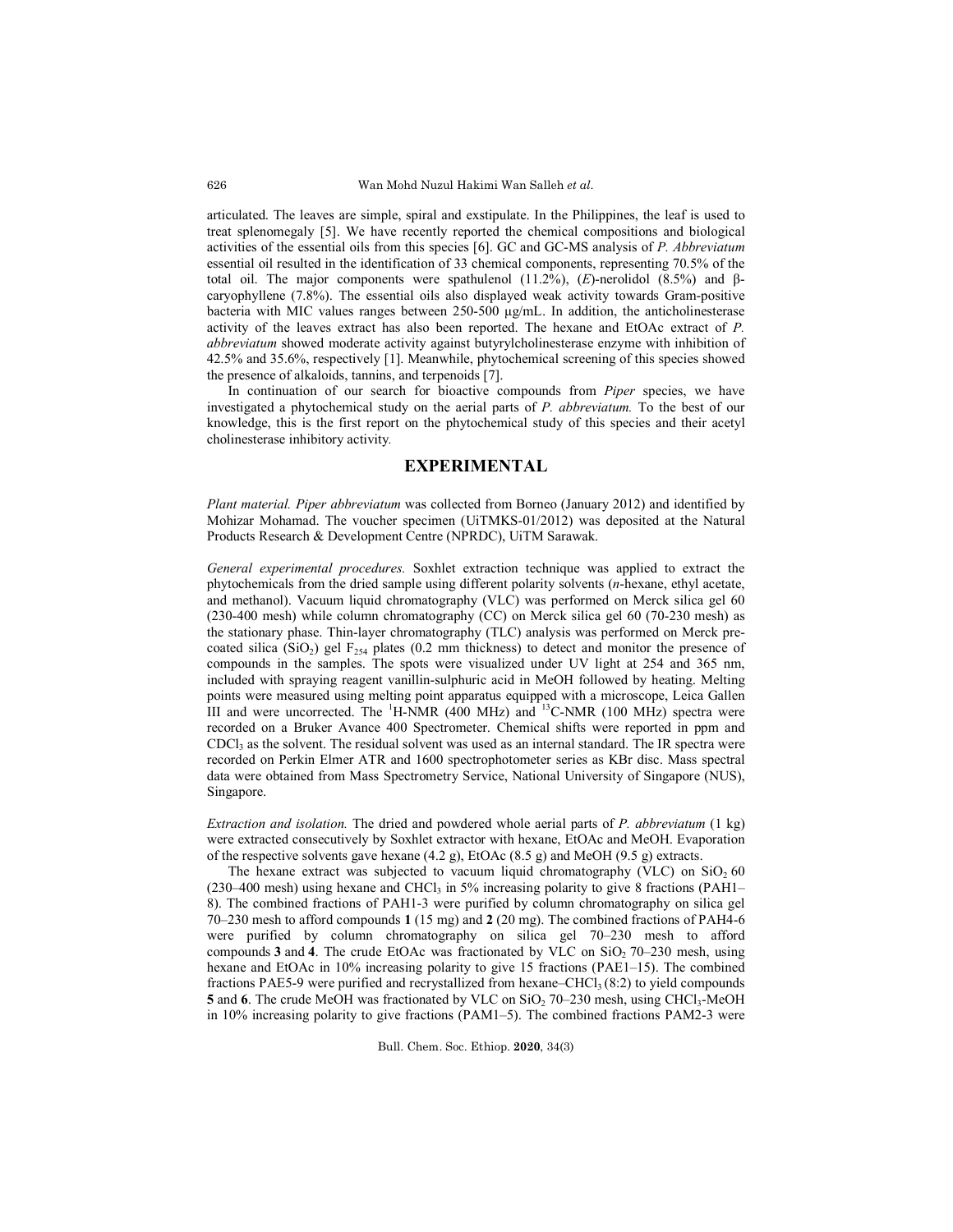#### Short Communication

purified by column chromatography to yield compounds **7** (18 mg) and **8** (20 mg), while the combined fractions PAM4-5 were purified by column chromatography to yield compound **9**.

*Acetylcholinesterase inhibitory activity*. AChE inhibitory activities were measured by slightly modifying the spectrophotometric method [8]. Electric eel AChE were used, while acetyl thiocholine iodides were employed as substrates of the reaction. 5,5'-dithio-bis(2-nitrobenzoic) acid (DTNB) was used for the measurement of the AChE activity. Briefly,  $140 \mu L$  of sodium phosphate buffer (pH 8.0), 20 µL of DTNB, 20 µL of the compound (concentration of 1 mg/mL) and 20 µL of AChE solution were added by multichannel automatic pipette in a 96-well microplate and incubated for 15 min at 25 °C. The reaction was then initiated with the addition of 10 µL of acetyl thiocholine iodide. Hydrolysis of acetyl thiocholine iodide was monitored by the formation of the yellow 5-thio-2-nitrobenzoate anion as a result of the reaction of DTNB with thiocholines, catalyzed by enzymes at 412 nm utilizing a 96-well microplate reader (Epoch Micro-Volume Spectrophotometer). Percentage inhibition (I%) of AChE was determined by comparison of reaction rates of samples relative to blank sample (ethanol in phosphate buffer  $pH = 8$ ) using the formula:

 $I\% = [E - S / E] \times 100$ 

where E is the activity of enzyme without test sample and S is the activity of the enzyme with test sample. Galantamine (1 mg/mL) was used as a positive control. Analyses were run in triplicate and the result was expressed as means  $\pm$  SD of triplicate. Data obtained from the acetyl cholinesterase activity are expressed as mean values. Statistical analyses were carried out by employing one way ANOVA  $(p > 0.05)$ .

*Statistical analysis.* Data obtained from biological activity are expressed as mean values. Statistical analyses were carried out by employing one way ANOVA ( $p > 0.05$ ). A statistical package (SPSS version 11.0) was used for the data analysis.

## **RESULTS AND DISCUSSION**

Phytochemical studies on *Piper* species have resulted in the isolation and identification of various phytochemicals. In view of the attributed medicinal properties, studies were undertaken on the whole aerial parts of *P. abbreviatum* species which resulted in the isolation and structure elucidation of flavonoids and steroids. Five flavonoids have been successfully isolated which are 5,7-dimethoxyflavone (**3**), 4ʹ,5,7-trimethoxyflavone (**4**), 3',4',5,7-tetramethoxyflavone (**5**), 5 hydroxy-7-methoxyflavone (**6**), and 5-hydroxy-4ʹ,7-dimethoxyflavone (**9**). The chemical structures are shown in Figure 1. In addition, lupeol (**7**) [9], lupenone (**8**) [10], β-sitosterol (**1**) [11], and β-sitostenone (**2**) [12] were also identified. All secondary metabolites were identified by analyzing their spectroscopic data and comparing them with the literature data. These flavones have been previously isolated from various *Piper* genus. Flavones (**3**), (**4**), and (**6**) have been isolated previously from *P. caninum*, *P. ungaromense* [13], *P. methysticum* [14], *P. porphyrophyllum* [15], while flavone (**5**) from *P. caninum* [16] and *P. porphyrophyllum* [17]. Interestingly, flavone (**9**) was isolated for the first time from *Piper* species. All the flavonoid compounds were also reported from plants of various families such as Zingiberaceae, Winteraceae, Asteraceae, and Lamiaceae [17]. The presence of flavonoids in higher plants has been associated with various environmental conditions, such as high-light/UV stress, cold stress, nutritional deficiencies, and pathogen protection. In addition, the habitats of the samples were at about 2600 m altitude, where the plants were exposed to high UV radiation also should affect the production of different types and quantities of flavonoids in the plant [18]. The presence of those valuable flavonoids in *Piper* species definitely enriches their chemical diversity and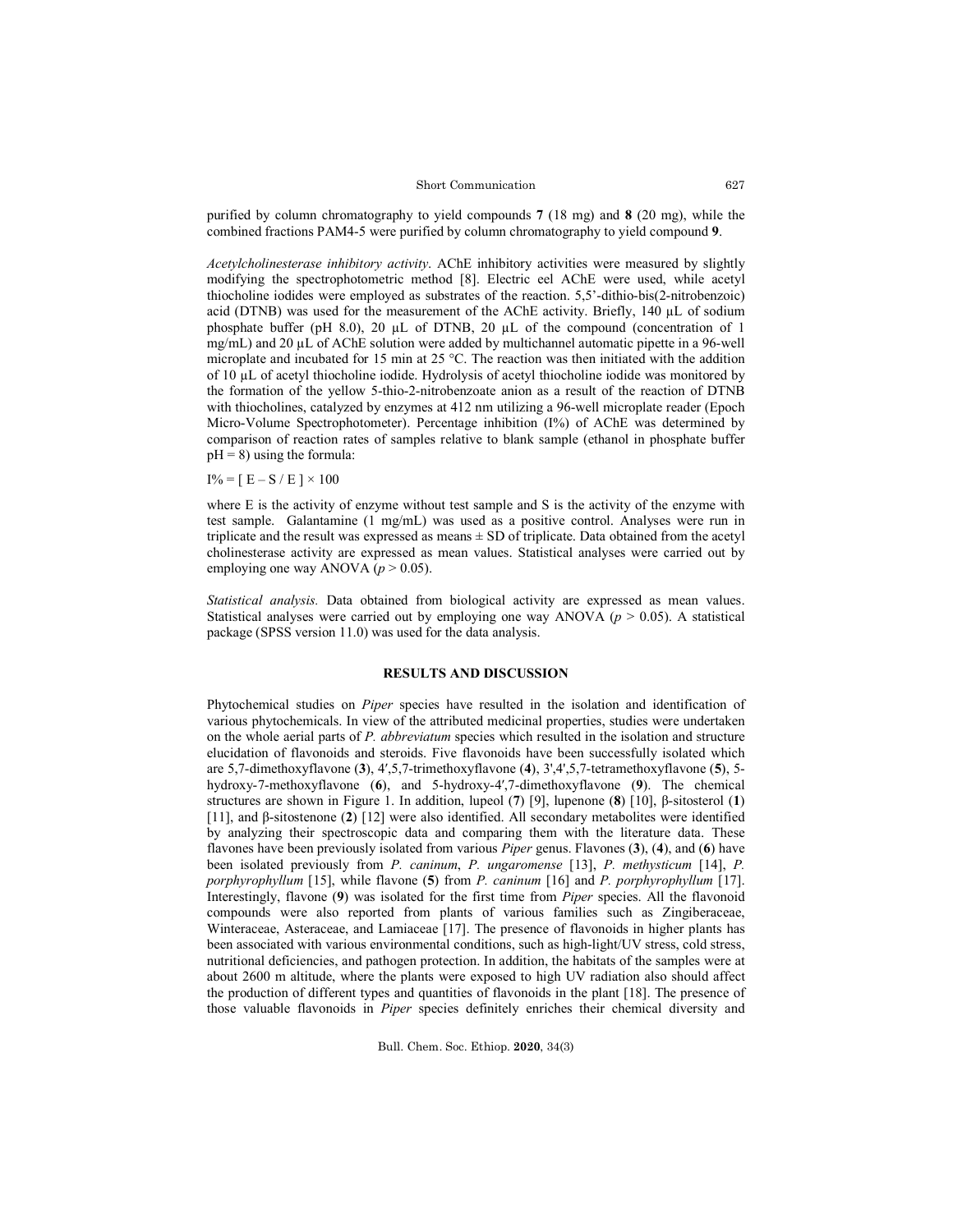provides evidence for chemotaxonomic studies of *Piper* species and the family Piperaceae as well.



Figure 1. Chemical constituents isolated from *Piper abbreviatum.*

*β-Sitosterol (1).* White crystalline needles; m.p. 133-134 °C; <sup>1</sup>H NMR (400 MHz, CDCl<sub>3</sub>): δ<sub>H</sub> 0.70 (3H, s, H-18), 0.84 (3H, d, *J* = 6.6 Hz, H-27), 0.86 (3H, d, *J* = 6.6 Hz, H-26), 0.88 (3H, d, *J* = 3.9 Hz, H-29), 0.95 (3H, d, *J* = 6.3 Hz, H-21), 1.03 (3H, s, H-19), 1.27−2.31 (29H, m, overlapping CH and CH<sub>2</sub>), 3.54 (1H, m, H-3), 5.37 (1H, d, J = 4.8 Hz, H-6); GC-MS  $m/z$  414  $[M^{\dagger}, \widetilde{C_{29}H_{50}O}]$  [11].

*β-Sitostenone (2)*. White solids; m.p. 77-79 °C; <sup>1</sup>H NMR (400 MHz, CDCl<sub>3</sub>): δ<sub>H</sub> 0.73 (3H, s, H-18), 0.82 (3H, d, *J* = 6.4 Hz, H-27), 0.84 (3H, d, *J* = 6.4 Hz, H-26), 0.86 (3H, t, *J* = 7.6 Hz, H-29), 0.93 (3H, d, *J* = 6.8 Hz, H-21), 1.18 (3H, s, H-19), 1.25−2.44 (29H, m, overlapping CH and CH<sub>2</sub>), 5.74 (1H, s, H-4); GC-MS  $m/z$  412 [M<sup>+</sup>, C<sub>29</sub>H<sub>48</sub>O] [12].

*5,7-Dimethoxyflavone (3).* White crystalline needles (50.1 mg, 1.25%); m.p. 158-159 °C; IR (KBr)  $v_{\text{max}}$  cm<sup>-1</sup>: 2920, 1645, 1620, 1601, 1450, 1121; <sup>1</sup>H NMR (400 MHz, CDCl<sub>3</sub>):  $\delta_{\text{H}}$  3.91 (3H, s, 7-OCH<sub>3</sub>), 3.95 (3H, s, 5-OCH<sub>3</sub>), 6.38 (1H, d,  $J = 2.0$  Hz, H8), 6.58 (1H, d,  $J = 2.0$  Hz, H6), 6.68 (1H, s, H3), 7.50 (3H, m, H3', H4', H5'), 7.86 (2H, dd,  $J = 8.0$  and 3.6 Hz, H2', H6'); <sup>13</sup>C NMR (100 MHz, CDCl<sub>3</sub>): δ<sub>C</sub> 55.7 (5-OCH<sub>3</sub>), 56.5 (7-OCH<sub>3</sub>), 92.8 (C6), 96.0 (C8), 109.0 (C3), 109.3 (C4a), 125.8 (C2′, C6′), 128.8 (C3′, C5′), 131.0 (C4′), 131.5 (C1′), 159.8 (C2), 160.6 (C5), 160.9 (C7), 164.0 (C8a), 177.5 (C4); EIMS  $m/z$  282 [M<sup>+</sup>, C<sub>17</sub>H<sub>14</sub>O<sub>4</sub>] [16].

*4,5,7-Trimethoxyflavone (4).* Colourless crystalline needles (65.0 mg, 1.85%); m.p. 154-155 °C; IR (KBr)  $v_{\text{max}}$  cm<sup>-1</sup>: 3020, 2923, 1641, 1598, 1567, 1258; <sup>1</sup>H NMR (400 MHz, CDCl<sub>3</sub>):  $\delta_H$  3.88 (3H, s, 4'-OCH3), 3.92 (3H, s, 7-OCH3), 3.95 (3H, s, 5-OCH3), 6.38 (1H, d, *J* = 2.4 Hz, H8), 6.56 (1H, d, *J* = 2.4 Hz, H6), 6.62 (1H, s, H3), 7.02 (2H, d, *J* = 8.8 Hz, H3′ and H5′), 7.85 (2H, d,  $J = 8.8$  Hz, H2' and H6'); <sup>13</sup>C NMR (100 MHz, CDCl<sub>3</sub>):  $\delta_c$  55.5 (5-OCH<sub>3</sub>), 55.7 (7-OCH<sub>3</sub>), 56.3 (4′-OCH3), 92.8 (C6), 96.0 (C8), 107.6 (C3), 109.2 (C4a), 114.3 (C3′, C5′), 123.8 (C1′), 127.6 (C2′, C6′), 159.8 (C4′), 160.7 (C8a), 160.9 (C5), 162.0 (C2), 163.9 (C7), 177.6 (C4); EIMS  $m/z$  312 [M<sup>+</sup>, C<sub>18</sub>H<sub>16</sub>O<sub>5</sub>] [16].

*3',4',5,7-Tetramethoxyflavone (5).* Yellowish crystalline needles (20.0 mg, 1.80%); m.p. 129- 130 °C; IR (KBr)  $v_{max}$  cm<sup>-1</sup>: 3012, 2925, 1648, 1605, 1515, 1253; <sup>1</sup>H NMR (400 MHz, CDCl<sub>3</sub>):  $\delta_H$  3.94 (3H, s, 7-OCH<sub>3</sub>), 3.97 (6H, s, 3',4'-OCH<sub>3</sub>), 3.99 (3H, s, 5-OCH<sub>3</sub>), 6.39 (1H, d, *J* = 2.4 Hz, H8), 6.58 (1H, d, *J* = 2.4 Hz, H6), 6.63 (1H, s, H3), 6.97 (1H, d, *J* = 8.4 Hz, H5'), 7.33 (1H,

Bull. Chem. Soc. Ethiop. **2020**, 34(3)

628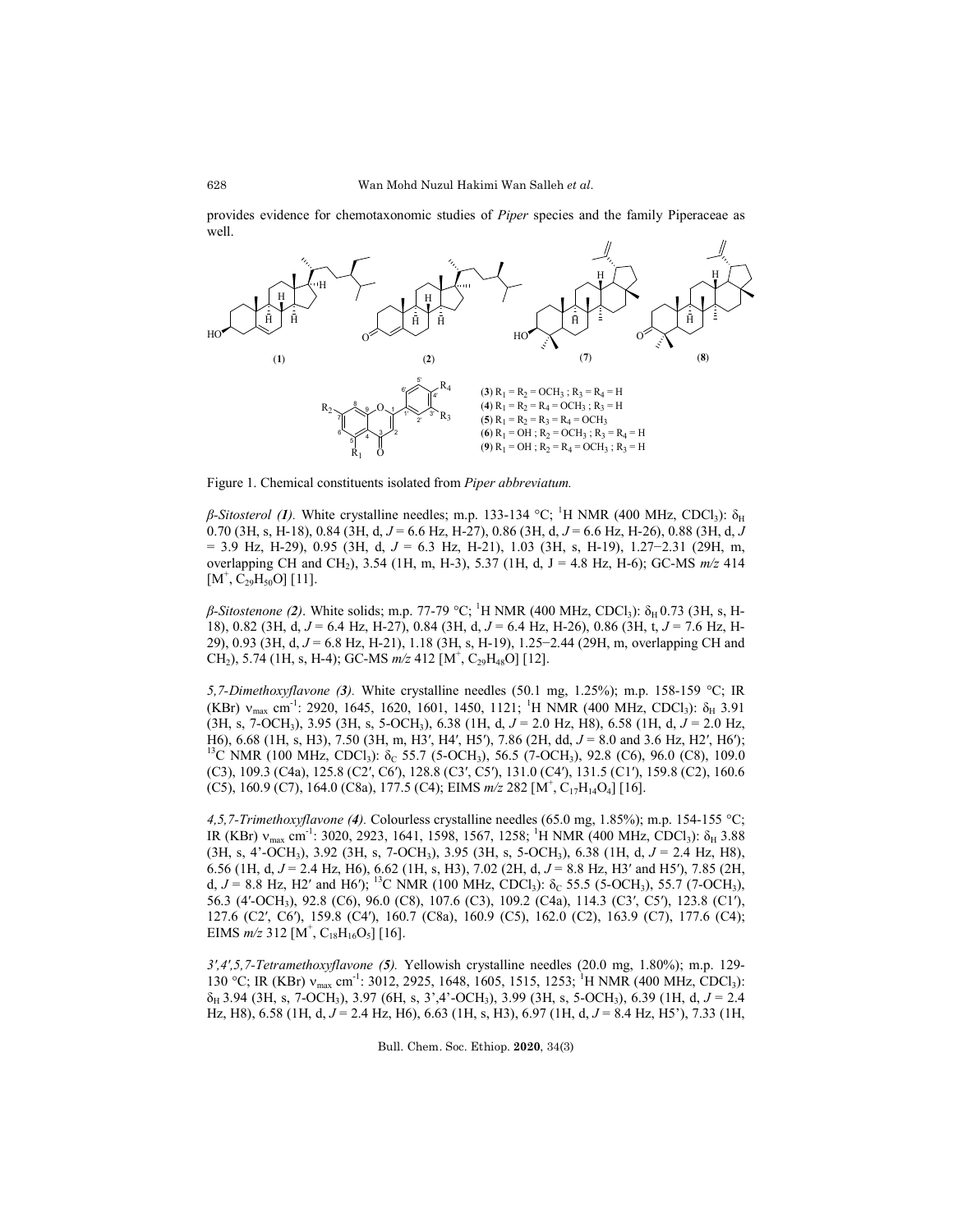d,  $J = 2.3$  Hz, H2'), 7.52 (1H, dd,  $J = 8.4$ , 2.3 Hz, H6'); <sup>13</sup>C NMR (100 MHz, CDCl<sub>3</sub>):  $\delta_c$  55.76 (3'-OCH3), 56.06 (4'-OCH3), 56.10 (7-OCH3), 56.42 (5-OCH3), 92.87 (C6), 96.10 (C8), 108.20 (C3), 108.63 (C2'), 109.20 (C4a), 119.51 (C5'), 111.10 (C6'), 124.05 (C1'), 149.25 (C3'), 151.74 (C4'), 159.87 (C8a), 160.67 (C5), 160.91 (C2), 163.90 (C7), 177.67 (C4); EIMS *m/z* 342  $[M^{\dagger}, C_{19}H_{18}O_6]$  [17].

*5-Hydroxy-7-methoxyflavone (6).* Colourless crystalline needles (20.2 mg, 1.55%); m.p. 162- 163 °C; IR (KBr) v<sub>max</sub> cm<sup>-1</sup>: 3445, 2973, 1614, 1541, 1448, 1252; <sup>1</sup>H NMR (400 MHz, CDCl<sub>3</sub>): δH 3.90 (3H, s, 7-OCH3), 6.40 (1H, d, *J* = 2.0 Hz, H8), 6.53 (1H, d, *J* = 2.0 Hz, H6), 6.69 (1H, s, H3), 7.56 (3H, m, H3′, H4′, H5′), 7.90 (2H, dd, *J* = 2.0 and 1.6 Hz, H2′, H6′), 12.74 (1H. s, 5- OH); <sup>13</sup>C NMR (100 MHz, CDCl<sub>3</sub>): δ<sub>C</sub> 55.8 (7-OCH<sub>3</sub>), 92.7 (C6), 98.1 (C8), 105.7 (C3), 105.9 (C4a), 126.3 (C2′, C6′), 129.0 (C3′, C5′), 131.3 (C4′), 131.8 (C1′), 157.8 (C2), 162.2 (C5), 164.0  $(C7)$ , 165.6  $(C8a)$ , 182.5  $(C4)$ ; EIMS  $m/z$  268  $[M^{\dagger}, C_{16}H_{12}O_4]$  [16].

*Lupeol (7)*. White needles; m.p. 214-216 °C; <sup>1</sup>H NMR (400 MHz, CDCl<sub>3</sub>):  $\delta_H$  0.71 (1H, d, *J* = 9.2 Hz, H-5), 0.77 (3H, s, H-28); 0.80 (3H, s, H-25), 0.94 (3H, s, H-27), 0.96 (3H, s, H-23), 0.98 (3H, s, H-24), 1.00 (3H, s, H-26), 1.67 (3H, s, H-30), 1.95 (2H, m, H-21), 2.36 (1H, dt, *J* = 11.2 and 5.6 Hz, H-19), 3.19 (1H, dd, *J* = 11.2 and 5.4 Hz, H-3), 4.58 (1H, s, H-29), 4.70 (1H, s, H-29); GC-MS *m/z* 426 [M<sup>+</sup>, C<sub>30</sub>H<sub>50</sub>O] [9].

*Lupenone (8).* Colourless needle; m.p. 169-171 °C; <sup>1</sup>H NMR (400 MHz, CDCl<sub>3</sub>): δ<sub>H</sub> 0.81 (3H, s, H-28), 0.95 (3H, s, H-25), 0.97 (3H, s, H-27), 1.04 (3H, s, H-24), 1.09 (3H, s, H-23), 1.22 (3H, s, H-26), 1.68 (3H, s, H-30), 1.89−1.94 (2H, m, H-21), 2.40−2.51 (1H, m, H-19), 4.59 (1H, s, H-29a), 4.71 (1H, s, H-29b); GC-MS  $m/z$  424 [M<sup>+</sup>, C<sub>30</sub>H<sub>48</sub>O] [10].

*5-Hydroxy-4ʹ,7-dimethoxyflavone (9).* White crystalline needles (15.2 mg, 1.25%); m.p. 158-160 °C; IR (KBr) v<sub>max</sub> cm<sup>-1</sup>: 3440, 2975, 1615, 1545, 1448, 1252; <sup>1</sup>H NMR (400 MHz, CDCl<sub>3</sub>):  $\delta_H$ 12.5 (1H, s,), 7.75 (2H, dd, *J* = 8.0 and 4.0 Hz, H2', H6'), 6.98 (2H, dd, *J* = 8.0 and 4.0 Hz, H3', H5'), 6.52 (1H, s, H3), 6.44 (1H, d, *J* = 4.0 Hz, H8), 6.31 (1H, d, *J* = 4.0 Hz, H6), 3.85 (3H, s), 3.85 (3H, s); <sup>13</sup>C NMR (100 MHz, CDCl<sub>3</sub>):  $\delta$ <sub>C</sub> 55.8 (7–OCH<sub>3</sub>), 55.9 (6'–OCH<sub>3</sub>), 92.5 (C8), 98.0 (C6), 104.0 (C3), 105.5 (C10), 114.5 (C3'), 114.5 (C5'), 123.5 (C1'), 127.8 (C6'), 127.9 (C2'), 162.5 (C4'), 157.5 (C9), 162.0 (C5), 163.9 (C2), 165.3 (C7), 182.5 (C4); EIMS  $m/z$  298 [M<sup>+</sup>,  $C_{17}H_{14}O_5$  [15].

Many natural products have been reported as acetylcholinesterase inhibitors [19]. Whereas flavonoids have long been known as excellent reactive oxygen species scavengers endowed with high metal-chelating ability. Therefore, flavonoids with AChE inhibitory activity are promising natural compounds for developing multipotent drugs against AD [20]. In the current study, the isolated flavonoids of *P. abbreviatum* were subjected to the acetyl cholinesterase inhibitory activity and the results are shown in Table 1.

| Samples                              | AChE inhibition $(I\%)$ |
|--------------------------------------|-------------------------|
| 5,7-Dimethoxyflavone (3)             | 47.5%                   |
| 4,5,7-Trimethoxyflavone (4)          | 52.8%                   |
| $3',4',5,7$ -Tetramethoxyflavone (5) | 58.2%                   |
| 5-Hydroxy-7-methoxyflavone (6)       | 25.5%                   |
| 5-Hydroxy-4',7-dimethoxyflavone (9)  | 24.2%                   |
| Galantamine <sup>b</sup>             | 85.5%                   |

Table 1. Acetylcholinesterase inhibitory activity of isolated flavonoids from *P. abbreviatum*<sup>a</sup>.

<sup>a</sup>Data represent mean  $\pm$  standard deviation of three replicate experiments; ( $p < 0.05$ ); <sup>b</sup>positive control.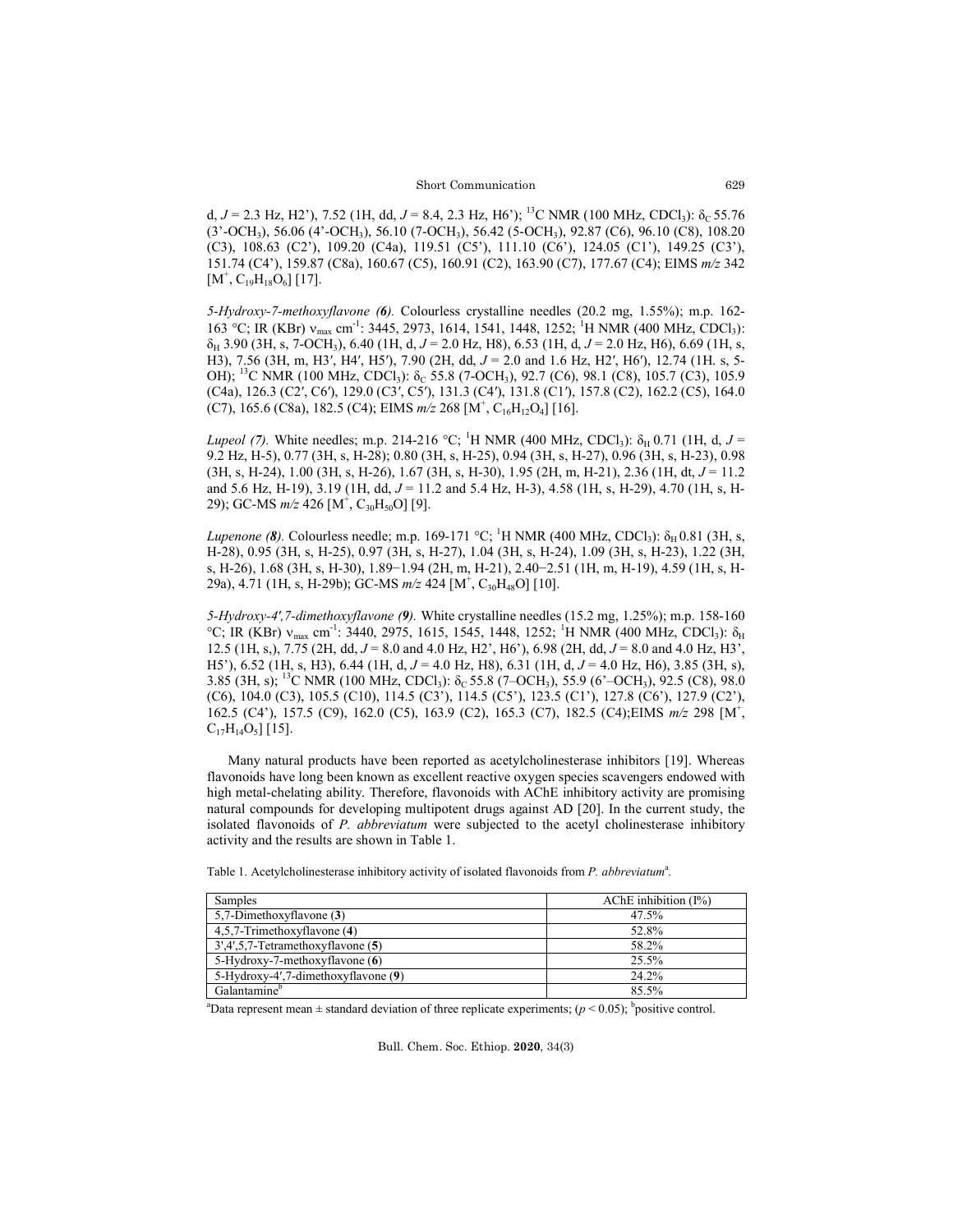Wan Mohd Nuzul Hakimi Wan Salleh *et al*.

The tested flavonoids displayed medium inhibitory activity, ranging from 24.2-58.2%, compared to the positive control, galantamine which inhibited the activity at 85.5%. It is worth to know that the isolated flavonoids from this species are methoxylated flavones. Previous study reported that flavones containing highly methoxyl groups may play an important role in AChE inhibitory activity [21]. This study shows that compound (**6**) had four methoxyl groups compared to others, hence contributed to the highest activity. Nevertheless, the establishment of the structure-activity relationship for flavonoids is quite difficult due to the wide range of chemical structures of these flavonoids. Some authors suggested that not only the presence of a methoxyl group but also the presence sugar moiety may play an important role in AChE inhibitory activity, while other studies show other flavonoids with substituents in other positions with potent AChE inhibitory activity [22].

*Piper* species are listed together with a variety of plants that have been reported to have AChE inhibitory activity and might be relevant to the treatment of neurodegenerative disorders. At low concentrations, extracts from the stems of *P. interuptum* and seeds of *P. nigrum* exhibited 50-65% inhibitory activities on AChE [23]. The *P. sarmentosum* methanol extract was also reported to be a potential agent for the development of anti-AD [24]. AChE, is a substratespecific enzyme, which degrades the neurotransmitter, acetylcholine, in nerve synapses. According to the cholinergic hypothesis, cholinesterase inhibitors enhance the signal transmission in nerve synapses by prolonging the effect of acetylcholine. As the meaningful results of our study, these isolated flavonoids could manifest inhibitory activity in AChE [25].

### **CONCLUSION**

In the present study, the phytochemical investigation from the aerial parts of *P. abbreviatum* furnished five methoxylated flavones together with four triterpenoids. This study is the first report of the occurrence of methoxylated flavones from this species. Thus, high variants of flavonoid compounds from this species may be used as chemotaxonomic markers for this *Piper* species. Additionally, the isolation and identification of AChE inhibitors of these compounds may be of interest to clarify the physiological role of this enzyme.

## **ACKNOWLEDGMENTS**

The authors would like to thank the Fundamental University Research Grant (GPUF) for financial support under vote 2019-0225-103-01 and the Department of Chemistry, Faculty of Science and Mathematics, Universiti Pendidikan Sultan Idris for research facilities.

#### **REFERENCES**

- 1. Salleh, W.M.N.H.W.; Hashim, N.A.; Ahmad, F.; Khong, H.Y. Anticholinesterase and antityrosinase activities of ten *Piper* species from Malaysia. *Adv. Pharm. Bull.* **2014**, 4, 527- 531.
- 2. Salleh, W.M.N.H.W.; Ahmad, F.; Khong, H.Y.; Zulkifli, R.M. Anticholinesterase and antiinflammatory constituents from *Beilschmiedia pulverulenta* Kosterm. *Nat. Prod. Sci.* **2016**, 22, 225-230.
- 3. Chopra, K.; Misra, S.; Kuhad A. Current perspectives on pharmacotherapy of Alzheimer's. *Expert. Opin. Pharmacother*. **2011**, 12, 335-350.
- 4. Mukherjee, P.K.; Kumar, V.; Mal, M.; Houghton, P.J. Acetyl cholinesterase inhibitors from plants. *Phytomedicine* **2007**, 14, 289-300.
- 5. Wiart, C.; Hannah, N.A.; Yassim, M.; Hamimah, H.; Sulaiman, M. Antimicrobial activity of tiger's betel (*Piper porphyrophyllum* N.E.Br. Piperaceae). *Phytother. Res.* **2004**, 18, 783- 784.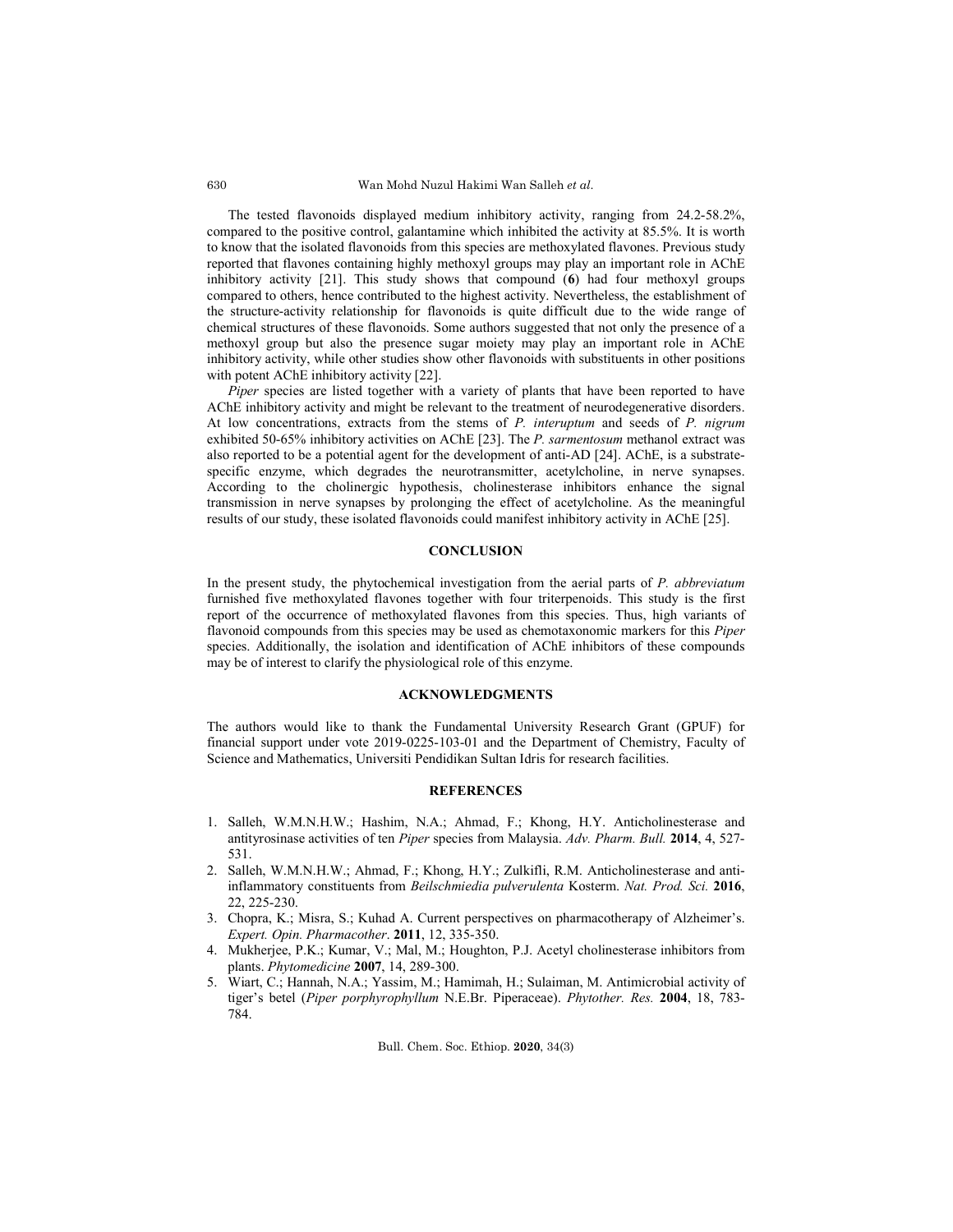#### Short Communication

- 6. Salleh, W.M.N.H.W.; Ahmad, F.; Khong, H.Y. Chemical compositions and antimicrobial activity of the essential oils of *Piper abbreviatum*, *P. erecticaule* and *P. lanatum* (Piperaceae). *Nat. Prod. Commun.* **2014**, 9, 1795-1798.
- 7. Lagunay, R.A.E.; Uy, M.M. Evaluation of the phytochemical constituents of the leaves of *Ficus minahassae* Tesym & De Vr., *Casuarina equisetifolia* Linn., *Leucosyke capitellata* (Pior) Wedd., *Cassia sophera* Linn., *Derris elliptica* Benth., *Cyperus brevifolius* (Rottb.) Hassk., *Piper abbreviatum* Opiz., *Ixora chinensis* Lam., *Leea aculeata* Blume, and *Drymoglossum piloselloides* Linn. *AAB Bioflux* **2015**, 7, 51-58.
- 8. Salleh, W.M.N.H.W.; Ahmad, F.; Khong, H.Y. Antioxidant and anticholinesterase activities of essential oils of *Cinnamomum griffithii* and *C. macrocarpum*. *Nat. Prod. Commun.* **2015**, 10, 1465-1468.
- 9. Salleh, W.M.N.H.W.; Ahmad, F.; Khong, H.Y.; Zulkifli, R.M.; Chen, J.J.; Nahar, L.; Wansi, J.D.; Sarker, S.D. Beilschglabrines A and B: Two new bioactive phenanthrene alkaloids from the stem bark of *Beilschmiedia glabra*. *Phytochem. Lett.* **2016**, 16, 192-196.
- 10. Salleh, W.M.N.H.W.; Ahmad, F.; Khong, H.Y.; Zulkifli, R.M.; Sarker, S.D. Madangones A and B: Two new neolignans from the stem bark of *Beilschmiedia madang* and their bioactivities. *Phytochem. Lett*. **2016**, 15, 168-173.
- 11. Salleh, W.M.N.H.W.; Ahmad, F.; Khong, H.Y.; Zulkifli, R.M. Anticholinesterase and antiinflammatory constituents from *Beilschmiedia pulverulenta* Kosterm. *Nat. Prod. Sci.* **2016**, 22, 225-230.
- 12. Salleh, W.M.N.H.W.; Hashim, N.A.; Khamis, S. Chemical constituents and lipoxygenase inhibitory activity of *Piper stylosum* Miq. *Bull. Chem. Soc. Ethiop.* **2019**, 33, 587-592.
- 13. Ahmad, F.; Poongavanam, N.; Taher, M.; Arbain, D.; Jamal, R.; Read, R.W. Flavones from *Piper ungaromense* C.DC. *ACGC Chem. Res. Commun.* **2002**, 14, 64-69.
- 14. Wu, D.; Nair, M.G.; DeWitt, D.L. Novel compounds from *Piper methysticum* Forst (kava kava) roots and their effect on cyclooxygenase enzyme. *J. Agric. Food Chem.* **2002**, 50, 701- 705.
- 15. Mangoyi, R.; Midiwo, J.; Mukanganyama, S. Isolation and characterization of an antifungal compound 5-hydroxy-7,4'-dimethoxyflavone from *Combretum zeyheri*. *BMC Complement. Altern. Med.* **2015**, 15, 405-415.
- 16. Salleh, W.M.N.H.W.; Ahmad, F.; Khong, H.Y. Chemical constituents from *Piper caninum* and antibacterial activity. *J. Appl. Pharm. Sci*. **2015**, 5, 20-25.
- 17. Rajudin, E.; Ahmad, F.; Sirat, H.M.; Jamaluddin, F.; Mustapha, N.M.; Ali, R.M.; Arbain, D. Anti-inflammatory activity of *Piper magnibaccum* (Piperaceae). *Nat. Prod. Commun.* **2008**, 3, 1719-1721.
- 18. Roberts, M.R.; Paul, N.D. Seduced by the dark side: integrating molecular and ecological perspectives on the influence of light on plant defence against pests and pathogens. *New Phytol.* **2006**, 170, 677-699.
- 19. Williams, P.; Sorribas, A.; Howes, M.J.R. Natural products as a source of Alzheimer's drug leads. *Nat. Prod. Rep.* **2011**, 28, 48-77.
- 20. Ji, H.F.; Zhang, H.Y. Theoretical evaluation of flavonoids as multipotent agents to combat Alzheimer's disease. *J. Mol. Struc-Theochem.* **2006**, 767, 3-9.
- 21. Fan, P.; Hay, A.E.; Marston, A.; Hostettmann, K. Acetyl cholinesterase inhibitory activity of linarin from *Buddleja davidii*, structure-activity relationships of related flavonoids, and chemical investigation of *Buddleja nitida*. *Pharm. Biol.* **2008**, 46, 596-601.
- 22. Khan, M.T.H.; Orhan, I.; Senol, F.S.; Kartal, M.; Sener, B.; Dvorska, M.; Smejkal, K.; Slapetova, T. Cholinesterase inhibitory activities of some flavonoid derivatives and chosen xanthone and their molecular docking studies. *Chem-Biol. Interact.* **2009**, 181, 383-389.
- 23. Murray, A.P.; Faraoni, M.B.; Castro, M.J.; Alza, N.P.; Cavallaro, V. Natural AChE inhibitors from plants and their contribution to Alzheimer's disease therapy. *Curr. Neuropharmacol.* **2013**, 11, 388-413.